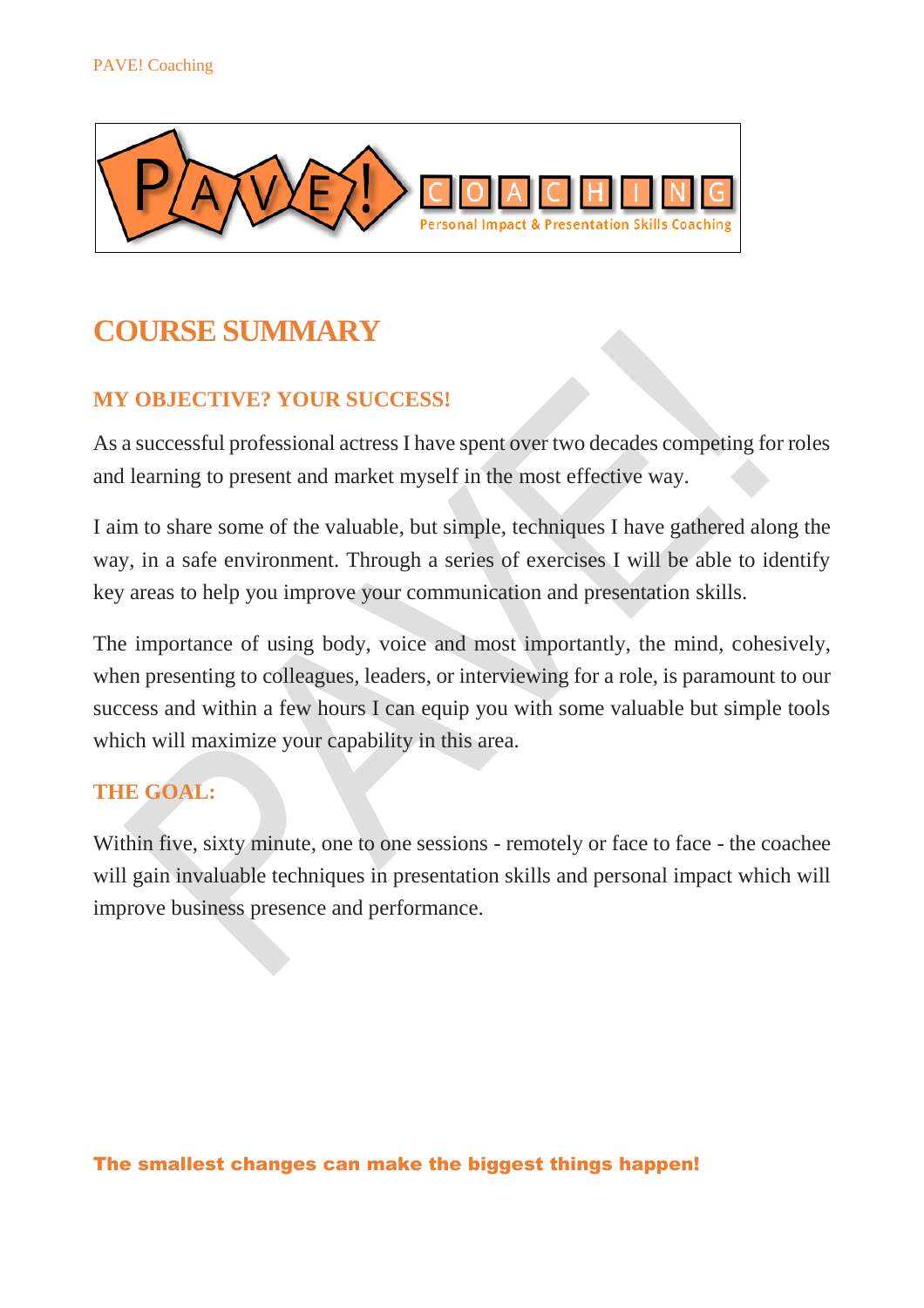#### **THE SOLUTION? INTRODUCING PAVE! YOUR ROUTE TO SUCCESS.**



**P = Pinpoint: What does the coachee want to achieve? What do I observe through a number of simple exercises looking at verbal and non-verbal indicators? A Bespoke Plan of Action for the forthcoming sessions.**

**Parts of this meeting are recorded for future reference.**



**A = Approach - How our mindset can limit our experience and outcome. How to turn the negative to a positive. Why do we think the way we do? What's the worst that can happen?** 

**Positive and unique affirmations.**



**V = Voice: Here we examine verbal communication, verbal 'ticks', minimizing language, pace, tone, intonation, pause, volume. We practice breathing techniques, articulation and range (or intonation) exercises to encourage the voice to be more** 

**flexible.**

The smallest changes can make the biggest things happen!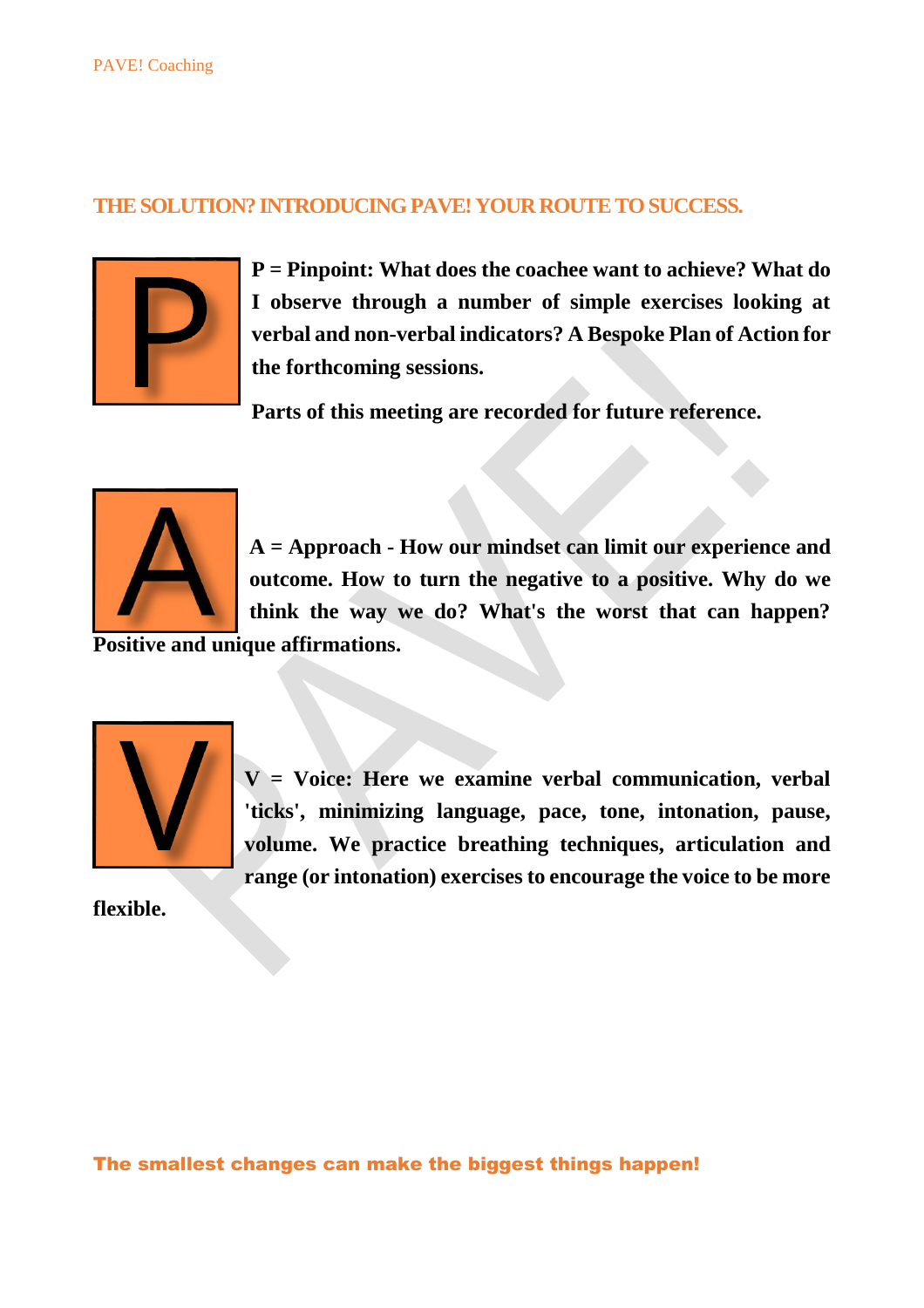

**E = Embodiment: Looking at non-verbal communication - Stance, physical empowerment, presence, posture, assertive versus arrogant.**



**! : This final session is recorded. The coachee is encouraged to invite a handful of colleagues, or anyone else they feel appropriate, to watch a short presentation/practice a short interview. This session is intended to give the coachee a chance to put into practice the tools and techniques that we have** 

**looked at over the 4 sessions in a challenging environment. After the invited 'audience' have left, the coachee is shown the recording from session one alongside the recording from session five and asked to note areas that have changed for the better and those that still require development.**

#### **BUDGET**

For prices please contact Rina Mahoney directly.

### **COURSE INSTRUCTOR:**

Rina Mahoney delivers a powerful one to one presentation skills and personal impact course face to face or remotely.

As an actress who has worked with companies of the calibre as the RSC, she shares the skills she has attained as a performer and as someone who regularly has to put themselves through the interview process to sell oneself and ones ideas most effectively.

#### The smallest changes can make the biggest things happen!